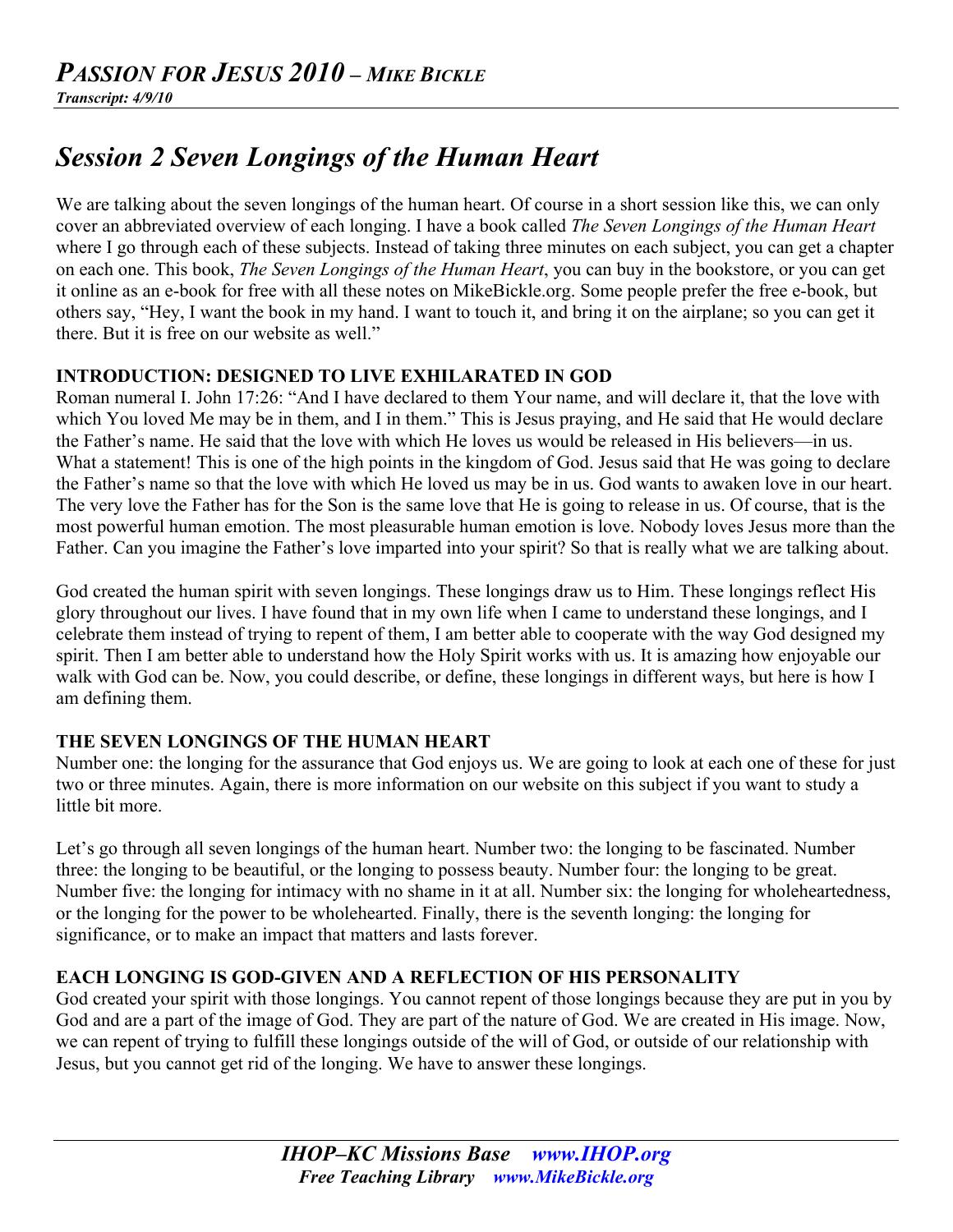If we do not know that God put these longings in our heart, we might automatically be tempted to assume that these longings are wrong when we feel them. Rather, the longings are not wrong; what is wrong is the desire to fulfill them outside of our relationship with God. Because we have these longings, we have a great appetite for pleasure. You have a mountain of desire on the inside; of course, you already know that. That is not an accident. There are volcanic desires that will be in you forever. I mean they will never go away.

# **YOU WERE DESIGNED WITH AN APPETITE FOR PLEASURE AND A GOD-SHAPED VACUUM**

You were built. You were designed with a great appetite for pleasure. However, God wants us to fulfill these pleasures in the right way. As we seek to answer these longings in our relationship with Jesus, we experience what I refer to as the superior pleasures of the gospel. I want to repeat this point: As we identify these seven longings and seek to answer them, our hearts are touched by these longings. We experience what I call the superior pleasures of the gospel, which are in contrast to the inferior pleasures of sin.

In our next session, we will take a break in a few moments, and we are going to come back. We are going to talk about holiness according to the superior pleasures of the gospel instead of the inferior pleasures of sin because if we get these ideas clear, our quest for holiness has a very different dynamic to it. But that is the next session, so I will wait until then.

# **LONGING NUMBER ONE: THE LONGING FOR THE ASSURANCE THAT GOD ENJOYS US**

The first longing: we are going to look at each of these seven longings again for just a moment: the longing for the assurance that we are enjoyed by God. I do not mean that we are just loved by God in the legal sense. Some people have this idea that God loves us, but there is no real emotion in their mind when they think of it. They mostly think that God stamps their passport, and He just lets them enter into heaven. They have a wrong idea as if God is in a jam: they imagine that He is stuck and forced to forgive them. We imagine ourselves in the eternal city forever, and the Lord kind of appreciates us but only from a distance. That is not what is really going on. He actually enjoys us. I mean He actually enjoys you. He does not just enjoy you when you are in the resurrection and perfection. He actually enjoys you now! When we discover that God enjoys us even in our weakness, this revelation is profound. This revelation has a great impact in our inner man.

It is profound what that does to our approach to reading the Bible. When we understand this longing, instead of reading the Bible as kind of a dutiful activity, we thrive. Instead of thinking, "OK, I have got to read the Bible. I will grit my teeth and do this because I have committed to relate to God because He is so powerful, even though I think that He is a bit boring." We must realize that God actually enjoys you us when we read the Bible, and then we can turn it into conversation with Him while we are reading it. It is a whole different dynamic when you think God is smiling at you instead of frowning at you.

# **EVERY PERSON HAS THE CRAVING TO BE PURSUED, DELIGHTED IN, AND ENJOYED**

John 15:9: "As the Father loved Me, I also have loved you; abide in My love." Oh how I love this verse. It is Jesus speaking to the disciples at the Last Supper. This is remarkable. Can you imagine that the intensity that the Father feels for Jesus is the same intensity of how Jesus felt for those twelve disciples? Every one of them denied Him that night. He told them that they would deny Him. Jesus was not into some idealism. He knew that before the evening was over, the disciples would all flee from Him and deny Him—every one of them. So when Jesus said that He had the same intense love for us like the Father had for Him, He said these statement just moments before the disciples all denied Him.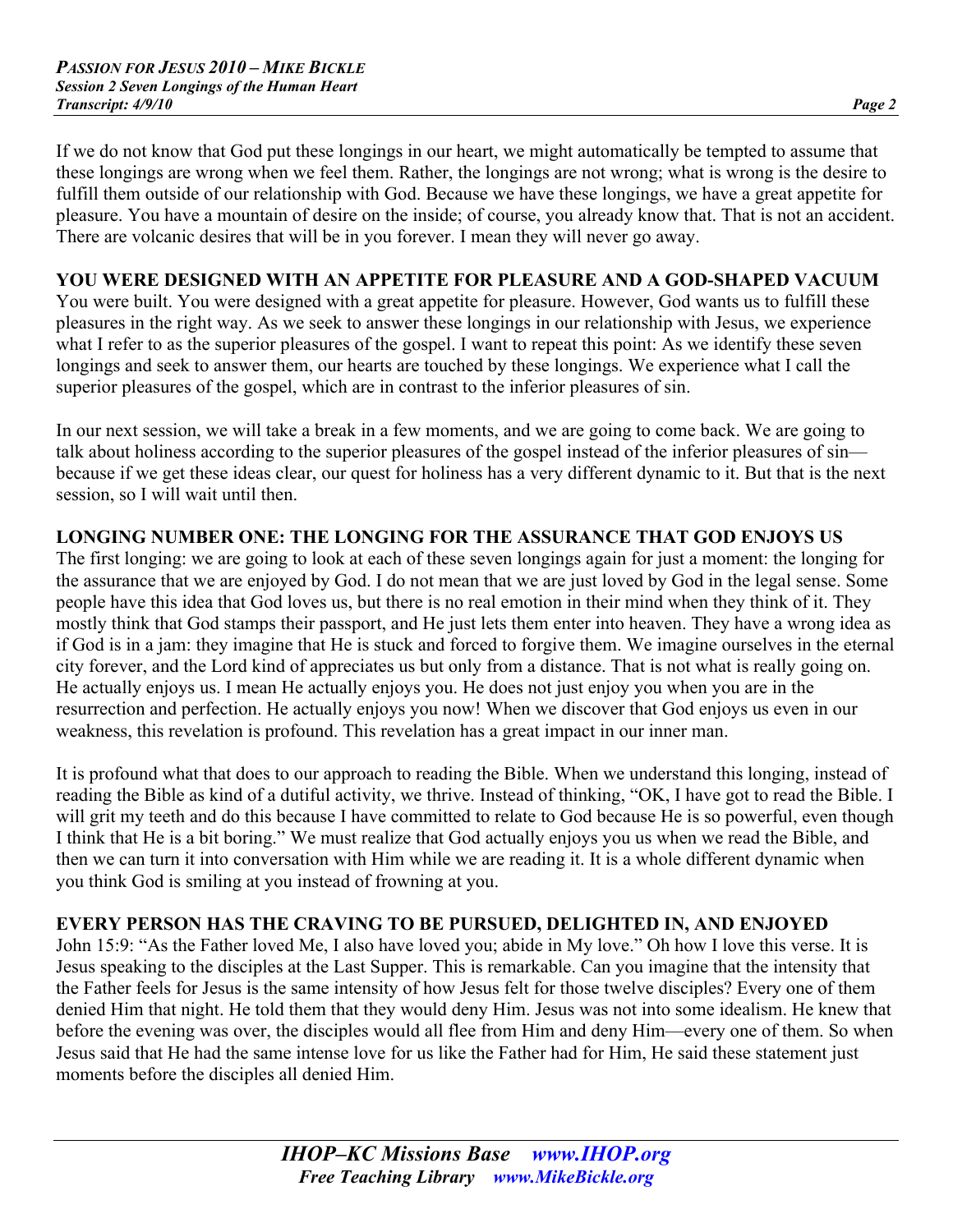Beloved, He understands us even in our weakness. This is a remarkable revelation of the way that God feels about us. Every person was created with this craving in his or her spirit to be delighted in by God. This craving in their spirit is to be enjoyed and delighted in. You long to be enjoyed, first by God, and then by others. God put this longing into our spirit. You cannot repent of that longing. Again, you can repent of trying to satisfy that longing in a wrong way; however, the longing to be delighted in and enjoyed was put into you when God created you and designed the human spirit.

I believe the most prevailing stronghold of the mind is lies. A stronghold in the mind is negative, as it is a demonic stronghold, or a mindset that is energized by lies. The most prevailing stronghold of the mind that every human being struggles with in some way or another is the fear of rejection and the trauma of shame. The entire human race for 6,000 years since Adam has experienced this. Every single human being knows this. Now, the enemy comes and says, "You have gone too far. You have gone too far. You are not going to be forgiven, or if you are forgiven, it is only going to be a stamped passport and you are only welcome in the city but at a distance. You are forgiven with an asterisk. He forgives you, but He does not enjoy you because He does not trust you anymore."

## **THIS LONGING TO BE FORGIVEN CREATES GREAT EMOTIONAL TRAFFIC IN US**

Now, the lie creates emotional traffic. Emotional traffic is not just in our minds but also in our emotions. It drains us of our energy. It minimizes our ability to feel the love of God and to love Him back in return. Our longing to be enjoyed and the assurance that we are enjoyed is satisfied as we receive revelation of God's emotions. I have spent some years, or a couple decades actually, studying the emotions of God. I want to challenge you to study the emotions of God from the Bible. There are so many passages, from Genesis to Revelation that highlight God's emotions.

I committed myself to this many years ago in my twenties. Now, I am fifty-four years old; so I am talking about thirty years ago. I set my heart. I said that I am going to be a student of God's emotions. I am going to gain the most insight I can on God's emotions on this side of eternity before I stand before Him on that side of eternity. I am not saying that I understand this much. I am just saying I am an aggressive student on this subject. I want to encourage you if that is a new idea: be a student of the emotions of God.

# **DAVID WAS A STUDENT OF THE EMOTIONS OF GOD'S HEART**

That is what David was: he was a student after God's own heart. He was not just committed to obey God, but He was a man after God's own heart. He was a student of God's heart, and he was not just committed to obey the commands of God's heart. He studied the emotions of God's heart. God is raising up men and women who will be people after His own heart. They will be students of His heart. They will love His heart. There is a big difference between rebellion and spiritual immaturity. This is a very significant point. Those of you who are Bible teachers, and all of us should be Bible teachers; even if we only teach one person, you are still a teacher of the Bible.

It does not even have to be a formal teaching time. It might just be a friend you share the Word with, as you are teaching them the Word. Maybe, they are teaching you too. But here is one thing you want to say over and over. Distinguish between rebellion and spiritual immaturity. Rebellion is when a person has no regard for what God cares about, or when a person just blatantly disobeys God with no regard for His heart. Rather, the spiritually immature believers are usually people who love God's heart. We still stumble; but when we stumble, it is not OK with us. We do not stumble and say, "Well, boys will be boys." No. We say, "No. I did it again, but I am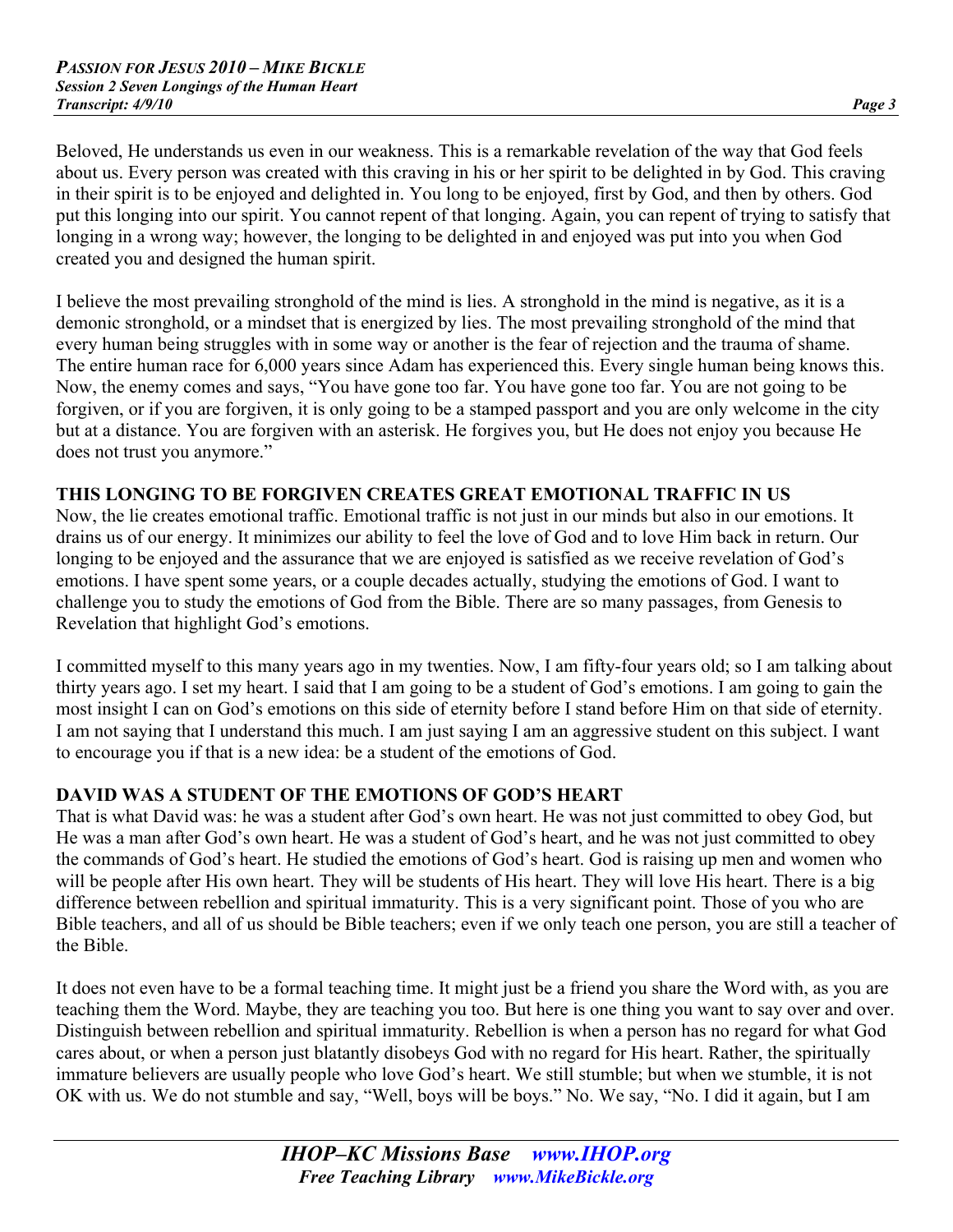declaring war on it again. I am repenting of it. I am admitting it. I am setting my face against it." I mean within the hour, you recommit yourself to Jesus. Then, in our weakness and immaturity, we have a sincere heart for Jesus.

#### **THERE IS A DIFFERENCE BETWEEN REBELLION AND SPIRITUAL IMMATURITY**

He enjoys us even in that journey. I tell you that when we repent of that, we can have the same assurance that He forgives us. We can push delete, and that is it. We do not have to talk about it over and over again with God. You do not have to worry and say, "Oh no! Well, I might stumble again." Even if you stumble again, call it sin, talk to God about it, set your heart against it, and in time, I tell you, you will get free of this thing. You just stay with it. But what happens is this: when people stumble, they get traumatized from shame. Then, they run from Jesus instead of to Jesus because they think that Jesus is mad at them and because they think that they are rebellious instead of immature.

What the Devil wanted was for those twelve disciples to stumble that night when they betrayed Jesus on the night before His crucifixion. The Devil wanted them to run from God instead of to God, but it is as if Jesus said, "Hey, the night before you betray Me, I want you to know that I love you like God loves Me. I love you with an intensity that you cannot even comprehend." They ran to Jesus after they stumbled instead of from Him. It took Him a little while to sort out, but once they sorted it out, they had that confidence.

#### **WEAK LOVE IS NOT FALSE LOVE**

There is nothing more powerful than having confidence in love, meaning confidence that God loves you, and confidence that even in your weakness, He loves you. But that is not all. We must be confident that He sees your love as real even when your love is weak. Weak love is not false love. My love is weak towards Jesus compared to what I want it to be. It is stronger than it used to be, but it is still weak. My love is real. It is weak. Weak love is not false.

However, the Devil lies to us and tells us that our love is weak and false. The Devil tells us when we are immature that we are rebellious. We run from Him, but if we understand with confidence that He loves us in our weakness, He actually esteems our love as real.

I say, "I love You."

He does not say, "You old hypocrite! I am just tired of hearing this." Rather, Jesus says, "I see the cry in your spirit and that cry is more real than you recognize. Your love moves Me." I tell you that when you feel that way, you run and you want to get close to God, instead of hiding from Him. It is not difficult to believe that God enjoys us in heaven. You might say, "OK. I can believe that He enjoys us in heaven. I can even believe He enjoys us on the earth, but only after we are as spiritually mature as Paul the apostle says. Then after we become spiritually mature, I think He could enjoy us on the earth." Here is the idea that God would enjoy us while we are growing—not after we grow. This is a radical concept that will give your spirit confidence with God.

You will love worship even if the musicians are not that great. I talked to one guy and he says, "Well, you know some of the worship in the setting that I am in is hard for me."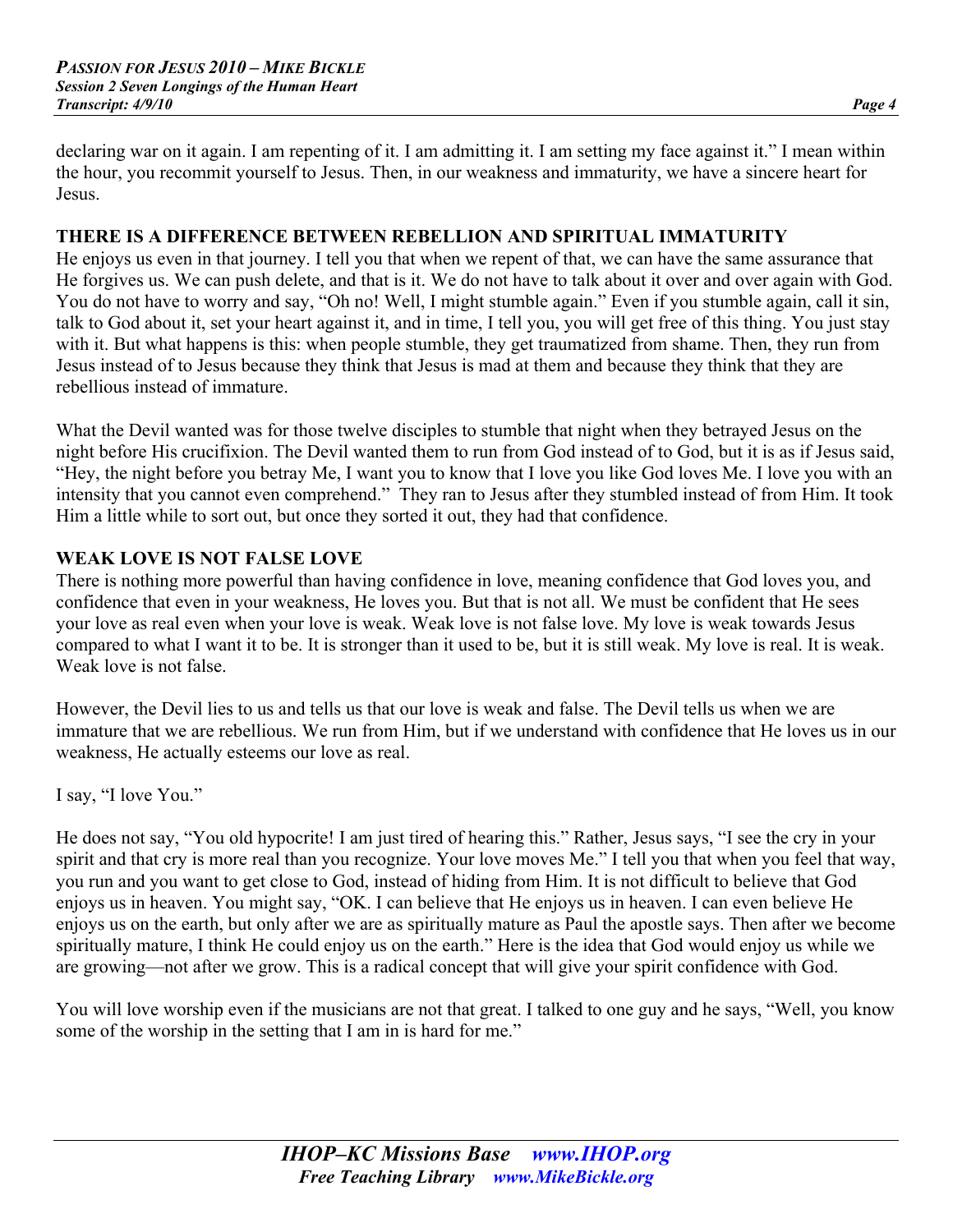I respond, "Do not worry about the musicians. It is the Man who you are in front of—Jesus. That is what makes worship well, even if the guitar player misses a few things, or one of the strings is broken. It still works because you are before a Man who is fully God and fully man. His name is Jesus."

#### **THREE PARABLES OF THE FATHER REJOICING OVER REPENTANT PRODIGALS**

Your spirit can feel this. Jesus is smiling over you while you are talking to Him. Now in Luke 15, there are three parables: I will say them in order. There is the lost sheep, the lost coin, and the lost son. You want to write that down: Luke 15. I do not think that I have that on the notes—the lost son in Luke 15:4-5. The lost coin in Luke 15:8-10, and the lost son in Luke 15:20. Jesus is communicating the message from each one of those parables that we see the rejoicing heart of God. We see one who has lost their way at the heart level, and then they turn and says yes back to God.

If you study the parable of the prodigal son, you will find that the father is rejoicing. Here it is in Luke 15:23- 24: "Bring the fattened calf here and kill it, and let us eat and be merry; for this my son was dead and is alive again; he was lost and is found. And they began to be merry." The father says, "Let us rejoice." The son has only been repentant for three hours. The older brother tips off the father and says, "Hey, let's give him three weeks before we get happy. You know him."

The father says, "No. I will take him right now. I see his heart. Older brother, you do not see his spirit. I see his spirit." Is he mature? No. He has only been repentant for three hours, but the father was rejoicing—that is the message.

#### **GOD ENJOYS US EVEN WHEN HE CORRECTS US**

Instead of the word rejoicing, put the word enjoying, because rejoicing and enjoying are the same idea. The Father is enjoying those who are moving back towards Him. This is not just true of an unbeliever, or a guy who has been backslidden for ten years and returns to the Lord. From the first day the son repents, God is happy. Then, after God celebrates, the ten-year backsliding is over; from then on, people think God kicks into the "I am a mean God" regime. No. People believe God rejoices over the brand new convert or the backslider who returned for an afternoon, but they cannot imagine God rejoicing over that person for the rest of their life. I spent too much time on that first one, but it gets me because I take it personally.

# **LONGING NUMBER TWO: THE LONGING TO BE FASCINATED**

There is a longing in your spirit. God created you to be fascinated. The fascinating God put a longing in you to be fascinated. He has a plan to fill you with marvel, to cause you to live awestruck, and to fill you with wonder all the days of your life. He has a desire to touch that longing to marvel in you.

Now, the entertainment industry has identified this longing. I mean, they have figured it out. The human spirit longs to be fascinated. They long to feel awestruck. They will use dark measures to make the human spirit have that moment of wow. The design of the human spirit was made so we can interact with God forever. The enemy wants to counterfeit that. There is nothing more powerful than when God reveals God to the human spirit.

When God reveals God to the human spirit—that is the greatest pleasure experience in the human spirit. I call the Holy Spirit the escort into this grand treasure hunt and into the wealth of the glory of God. The Holy Spirit is saying, "I want to be your escort. I want to be your escort, and I want to lead you into that discovery of the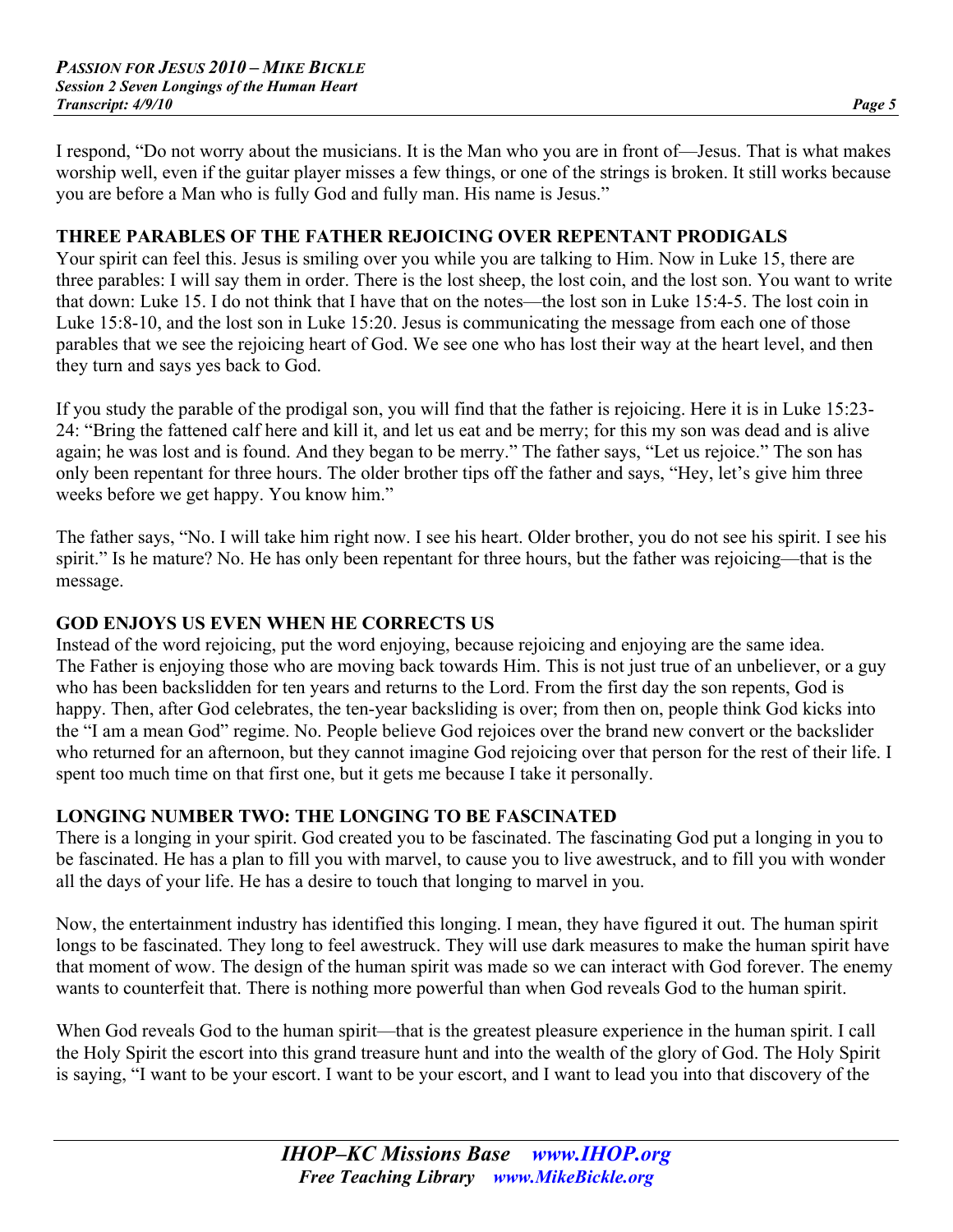Father and the Son." We have got a Bible. We have the Holy Spirit. We have got a longing in our spirit to be awestruck.

The combination is all there. We just have to begin the journey of the long treasure hunt. We will discover gold all the days of that journey, and some days will be dynamic. What a lot of people have done is they just will read their Bible in their study. Then, they will wait a week until we meet again. Then, they will read it again. Beloved, we must read the Word of God with a longing for fascination. You can marvel, and you can go places in God that you maybe have never dreamed of. Set your heart to live in that journey. If we do not live with a sense of awe then we live aimlessly, and we live bored. A spiritually bored believer is vulnerable to Satan and far more vulnerable than a spiritually bored person. A spiritually bored believer is also spiritually boring. They may be cool in other ways, but they are spiritually boring because they are spiritually bored.

They do not have a vibrant spirit, but God created us to have a vibrant spirit. A fascinated believer is equipped. They are strong. They are equipped to stand against temptation. A fascinated believer does not have near the propensity to go in that dark path because their spirit has already been touched. Again, we are going to look at that in the next session after the break.

# **LONGING NUMBER THREE: THE LONGING TO BE BEAUTIFUL**

Again, I will be brief just because of time. Moses prayed in Psalm 90:17: "Let the beauty of the LORD our God be upon us, and establish the work of our hand for us; yes, establish the work of our hands." The beautiful God created us to long for beauty and to long to see it. That is the fascination thing that I have just said, but also the longing to possess the fascination. The longing to possess it, the very beauty that God possesses, He imparts.

The beauty that God possesses is transferable through redemption because of the blood of Jesus. God has a plan, in Isaiah 61:3 to give us beauty for the ash heap of our broken humanity. What ashes are is that the wood has been burning, and the fire has been burning in all the wrong ways. After the fire burns, all that is left are ashes in many people's lives. After they have given themselves to the wrong passions, their emotions are in total confusion. So much of their life has been wasted. So much of their life has been ashes.

The Lord says, "I want those ashes. I will give you beauty if you take it. That beauty starts now in our spirit, but it is reflected for billions and billions of years—not just internal but external and eternal." I mean it happens in our spirit, but it also happens in our body. What happens is people get so fixated on physical beauty and only physical beauty at the expense of everything because they have a longing for beauty. Everybody has a longing for beauty. We men do not appreciate beauty in the same way, as God built our spirits differently. However, God has a plan to give you beauty now in your spirit.

# **THE BEAUTY THAT GOD POSSESSES IS THE BEAUTY THAT GOD IMPARTS**

The verse I do not have there is 1 Peter 3:4: "Rather, let it be the hidden person of the heart, with the incorruptible beauty, with a gentle and quiet spirit, which is very precious in the sight of God." That spirit is precious to God. We must have a spirit that is confident in God. We must have a spirit that says we are confident in our spirit. This type of spirit is beautiful. It is precious to God, but it not only makes our inner man beautiful, it actually affects our outer man as well. But the big point is this: God put the dream in your spirit that you desire to look beautiful; therefore, you do not need to repent of that. You need to repent of pursuing it the wrong way. You do not want to cash in your life just to make everything physically beauty right now. You do not want to cash in your inheritance for internal beauty, and we want to gaze on the beauty of God. Some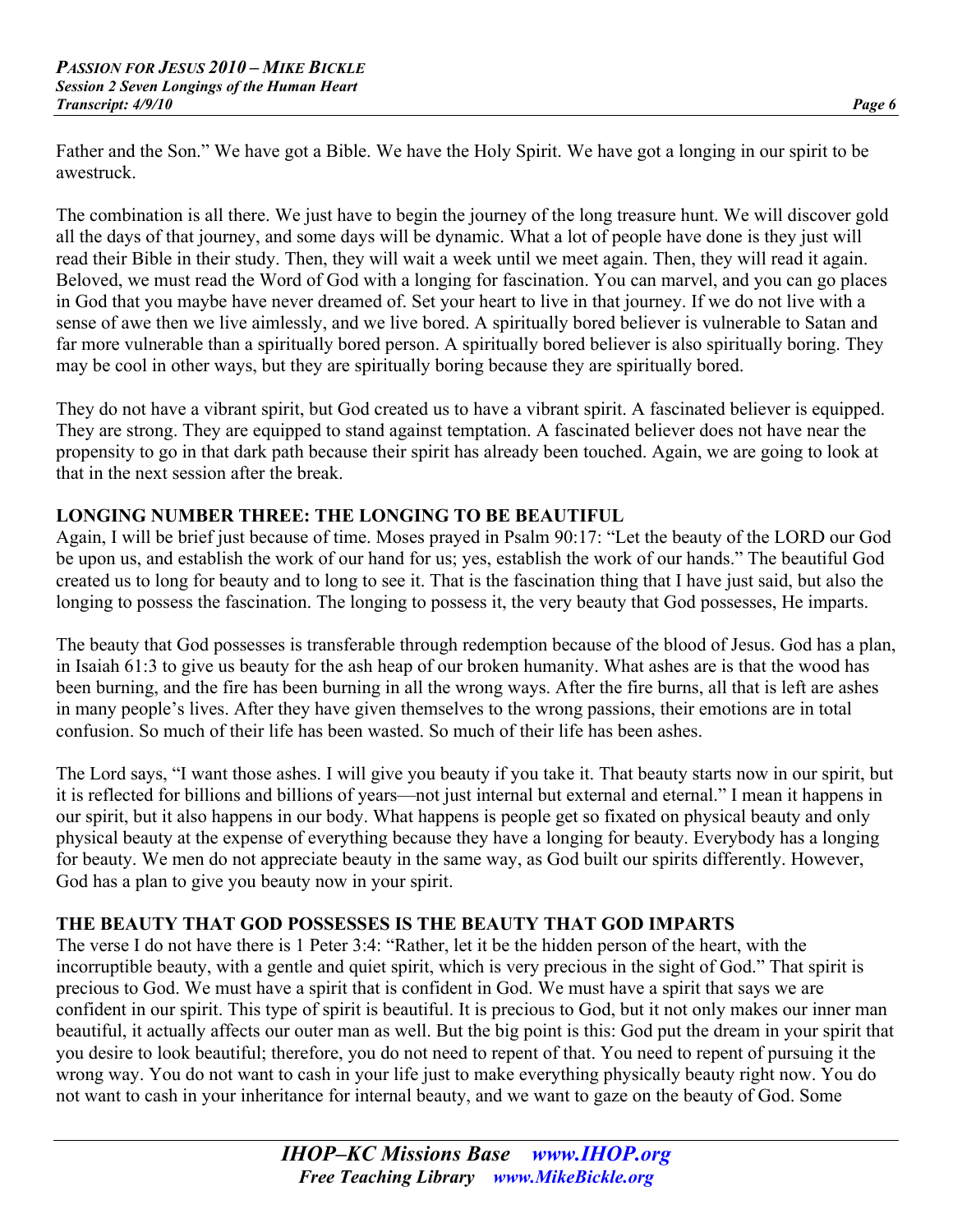people so long for this that they want it their way right now instead of God's way, which He builds in our inner man. It is reflected through our outer man because God wants a beauty outwardly that has a continuum and a connectedness with the internal beauty. This is the way that He runs His kingdom forever.

Anyway, that is a big subject for another day, but God put the longing for beauty in your spirit. He says, "Oh. I am going to fulfill it beyond anything you could imagine." Every single believer will be indescribably physically beautiful forever and ever. It is true. It cannot be stopped. Do not sell your inheritance away to put all of your attention on external beauty. External beauty is cool. I mean there is nothing wrong with that. It is the being consumed with it that causes darkness to enter into our human experience.

# **LONGING NUMBER FOUR: THE LONGING TO BE GREAT**

The great God created us to be great. Matthew 20:26-27: "Whoever desires to become great among you, let him be your servant. And whoever desires to be first among you, let him be your slave." Jesus says that whoever desires to be first in authority, or the one with most prominence, must become a servant. You say, "What?" Here is what we think God would say: "Whoever desires to be great among you should repent." He is simply saying, "You have to do it My way—not your way." There is a time delay in it. We are great before God because of the choices that we make in redemption. That is what it means to be great before God. God greatly esteems the choices we make. Then, in the resurrection, those choices are announced.

The implications are widespread: in the resurrection, you will have a physical, material body, and you will be on this physical, material earth because of the time of the second coming, heaven is coming down to earth. Well, we are going to talk about that tomorrow afternoon. I am getting ahead of myself, but the longing to be great is not something that we repent of. We repent of the longing to seek greatness outside of the will of God, and outside of our relationship with the Lord. I want to be unmistakably great. I quit repenting of that thirty years ago. I said, "I want to be as great as possible before You."

The Lord whispered back to me, "Do it My way."

I said, "I will. I am locking into Your way. I am going to serve the best that I can in the grace of God. I am going to take the choices that You esteem."

# **THE GREAT GOD CREATED US TO BE GREAT**

I have a life mission to be great in the age to come. I am unashamed about it. I hesitate to say this, but I will say it anyways. I will tell you why I hesitate in a minute. I want to be great. I want to be wealthy in the age to come. I am not joking. I really want great treasure—incredible treasure. I am after the money. I am after the glory, but I have understood that with God, there is only one way. It is His way.

I said, "I will give my time, my money, and I will fast, pray, serve, humble myself, or bear reproach. I will do anything that is Your way because I want to do it Your way. I want the big stuff. I am willing to step aside from the pursuit of it in this age." Now God may give honor, He may give finance here and there, but that is not my goal. It may come. It may not come. That is not important to me right now.

I have one goal: I want to be great. I want treasure forever, and I am serious about it. Jesus taught more on eternal rewards than anyone else in the Bible. The Church does not take them seriously. I want to tell you to take the eternal rewards seriously. It will be a good choice the day when you determine you are going for this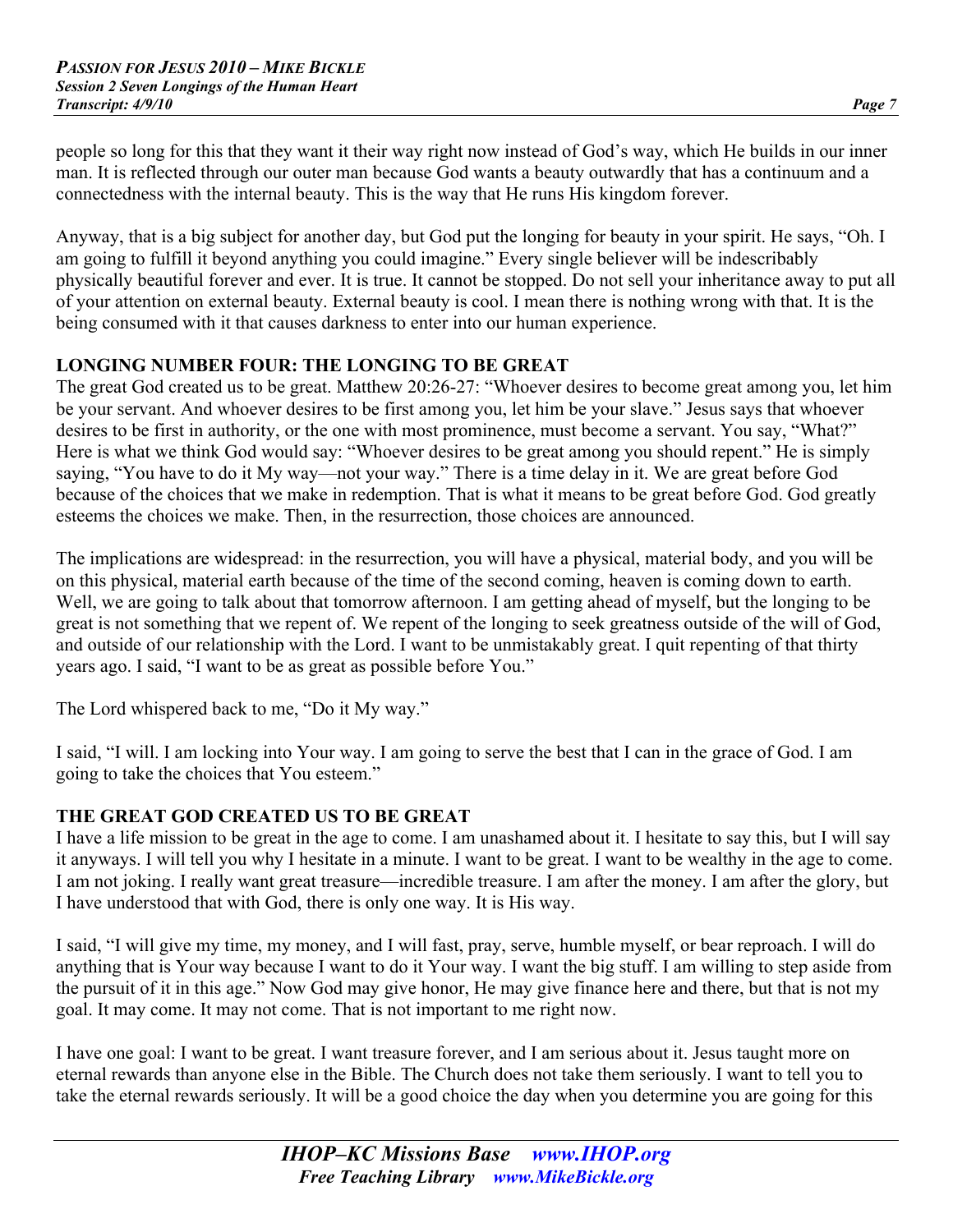unashamedly. You will bear a lot of things between now and then because part of being great and having treasure is doing the opposite of what man's values now. We have got to do it God's way, and by all means, do it.

I want to be great. If you will lock into that instead of repent of the longing for it, you can then repent of pursuing it in the wrong way. But lock into it, and make it a goal. I am going to be a person who loves God second to no one on the earth by the grace of God, and I am going to give myself to being a servant. I am going to consume myself with the Word of God. I will take my chances on the last day when I stand before Jesus if that was a wise way to live or not. In Matthew 11 after John the Baptist was about to be killed, Jesus said that John was in prison and about to be killed in Matthew 11:17: "And saying: We played the flute for you, and you did not dance; we mourned for you, and you did not lament."

See at first, they were all excited about John. They said John is a prophet. He is the new thing in town, but at the end of the day, his message was so cutting against the grain of that culture that many said that John had a demon. It is as if Jesus said, "I will tell you this: the wisdom of John's life will be vindicated when he stands before God. You will see when it is all said and done; his lifestyle will be vindicated openly as wisdom. So you want to be great, then know this: the payment is not until you come before God, but I assure you that your wisdom will be vindicated."

## **WISDOM WILL BE VINDICATED**

The wisdom of a life of abandonment will be openly vindicated and made known in Jesus' sight on that day. But there will be a whole lot of humiliation and trouble between now and then. Stay focused. Lock in and go for it.

#### **LONGING NUMBER FIVE: WE LONG FOR INTIMACY WITHOUT SHAME**

Again, I am just barely touching on these; I look at these and I say, "Oh! That is my favorite one too, and that other one is my favorite one too."

The first longing is the assurance of being enjoyed—that is my absolute favorite one, but I like being beautiful, rich, great, powerful, and intimate. I like those too. I like them a lot. Longing number five: intimacy with no shame in it at all. It says in 1 Corinthians 13:12: "For now we see in a mirror, dimly, but then face to face. Now I know in part, but then I shall know just as I also am known." Right now we know in part. We only have partial knowledge, but then we shall be known. I shall know just as I am known. In that day, we will be fully known, and we will know at a far greater measure.

What that means is this—well, there are many implications of this. This is what we will understand—that God sees our desires and our longings. There are many longings for goodness in your spirit that the people around you do not see; but one day, it will be made known—all your communication with God and even with others that will be openly known.

Let's just look at that for a moment here. We long for intimacy without shame. We long to know and to be known. There is a two-way knowing. God knows the secrets of our hearts even now; He knows them, but it is hard for us to have confidence that He knows the good secrets.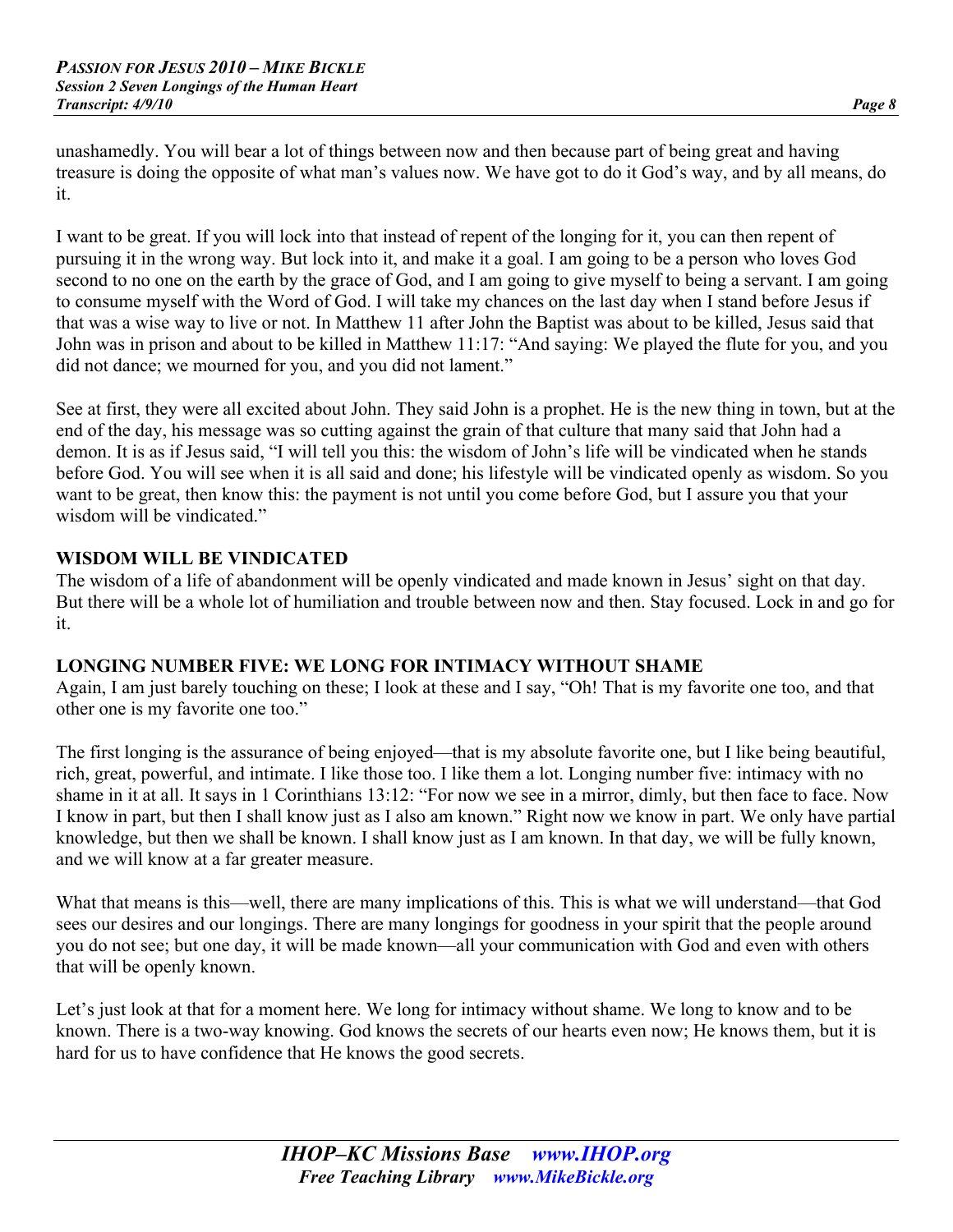There is a verse in 1 Corinthians 4:5 that I do not have in the notes where God says that the secrets of your heart will be made known in that day: "Therefore judge nothing before the time, until the Lord comes, who will both bring to light the hidden things of darkness and reveal the counsels of the hearts. Then each one's praise will come from God." Then God will give you praise. This shocks us, as we think that the secrets of our heart being made known and we say, "Oh no."

## **1 CORINTHIANS 4:5: GOD WILL PRAISE YOU FOR THE SECRETS OF YOUR HEART**

Do you know that you have many really good secrets in your heart? This means your intention to love Jesus, to follow through, to do well, to walk in humility—those intentions are real. Those are secrets of your heart. Some of your friends do not buy into it at all. They just think that you are a hypocrite. They do not even buy into it because of condemnation and lies from the Devil. However, Paul said in 1 Corinthians 4:5 that in that day, the secrets and the stirrings of your heart will be fully revealed. God will praise you. It did not say that God would rebuke you when the secrets are made known, but God sees those secrets now. When we begin to feel a little bit of what God feels towards us, it just changes everything forever.

He will all know all of our secrets. I am talking about the good secrets. You have many good secrets. I put a few of them out here. It says in Romans 12:5 to rejoice with those who rejoice, and weep with those who weep. Now, if God calls the Church to do that, He does it. He celebrates us, and we can celebrate that which is in the will of God. He feels our pain when we have pain.

He feels the sorrow of our heart. That is what intimacy is. He celebrates the good, and He feels the pain in the bad in our lives. Of course in the age to come, there will not be a negative dimension. He celebrates with our triumphs. When you have a breakthrough in your life, and you are happy, He is happy that you are happy. He is saying, "That is My girl, look at her! I love the joy she has." We feel forgiven.

We say, "Oh, thank You, Jesus."

The Lord would answer, "I love it when you respond that way. I love what happens in you when it connects with you that I have forgiven you." He feels this. God feels so much more than we might think. He is rejoicing with us. I rejoice when I am forgiven. I rejoice that I get it. He says, "Oh I love it when you feel that way and when you connect with how I feel about you."

"God, do You really like me this much?"

God answered, "Yes. Are you kidding? I became human because I wanted you so badly. I could not get to you except by becoming human." When Jesus became a man, He did not become a man just for thirty-three years to do this task, and then lay it all aside. When Jesus became a man, He became a human forever. If I could just make up a conversation between the Father and the Son, it might go something like this: the Father says, "Jesus, You know, if You take on humanity, You are still fully God; You cannot lay it aside in a billion years when You are tired of humans. You have to be human forever."

But Jesus answered, "I want them. I am in at that level. I want her. I want her even if it will take billions of years. I will take it because I want her. I am coming after her." Beloved, He sees the cries in our heart. I do not mean just the cry, as in the negative cries of sorrow, but even the positive cries, the noble cries that are unknown, unnoticed, and misunderstood by others.